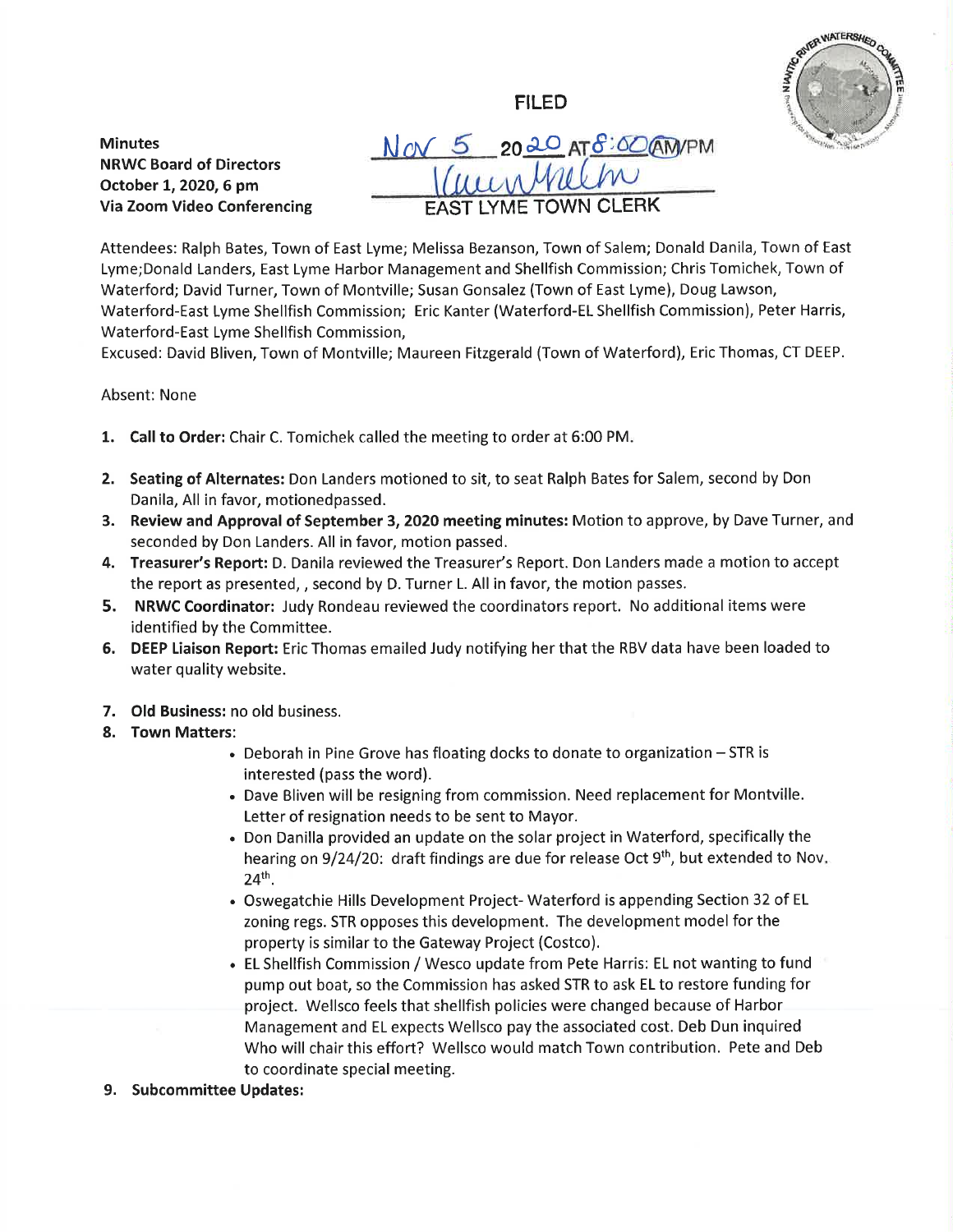

- $\bullet$  Monitoring Group: D Committee met prior to meeting. Don figured out a way to calculate flow for months when US'GS gauge is not in service. Don participated in <sup>a</sup> water quality data workshop with Jaime Vaudry. Don attending nitrogen workgroup. RBV sampling period is this month - DEEP will not be providing training sessions, therefor participants must have participated in the past, social distancing, other difficult consideration is draught  $-$  may be skipping if conditions do not improve.
- . Education/Outreach Group: nothing from Judy / others: just Facebook updates.
- NRWPP Update Steering Committee: Waiting for compact to be finalized currently under review with the Waterford Attorney. Summit planning is also on hold in consideration of the Pandemic.

## 10. New Business:

- . ECCD Funding last payment. Last of the funds will be to cover the cost of the payment - Don L. made motion to pay ECCD Invoice, second by D. Turner, motion passed unanimously.
- . Out of funds to pay Judy for routine task until Dominion Grant award, which is not anticipated until Q1 2021.
- . EL Plan of Consv. And Development (POCD) Judy solicited NRWC members to review / comment. Judy reviewed and made notes - Harbor Mgmnt made references to new plan and incorporated it - included aquiculture as well. Open space committee did nice job of referencing watershed plan. Comments are due November 10 (prior to P+Z hearing). Don Danila volunteered to collate comments. Committee members are to have comments to Don prior to next meeting on Nov. 5.
- . USGS Seminar Study to track movement of nitrogen in GW We have been invited by DEEP to sit in on presentation by USGS on the matter to see what the results are. Combined Nitrogen workgroup and NRWC committee to participate, Judy to send out doodle poll for dates

## 11. Public Comments:

- . Thanks to Don from Deb regarding the diligence and effort following the Solar Project and advocating for the environment.
- . Don will send out the brief on Solar Project hearing for Committee review.
- 12. Next Meeting: Nov 5 2020, 6 PM, via Zoom.
- 13. Adjournment: A motion was made to adjourn at 6:57PM by Turn, seconded by Bates. All in favor, the meeting was adjourned.

Respectfully Submitted,

Sluip